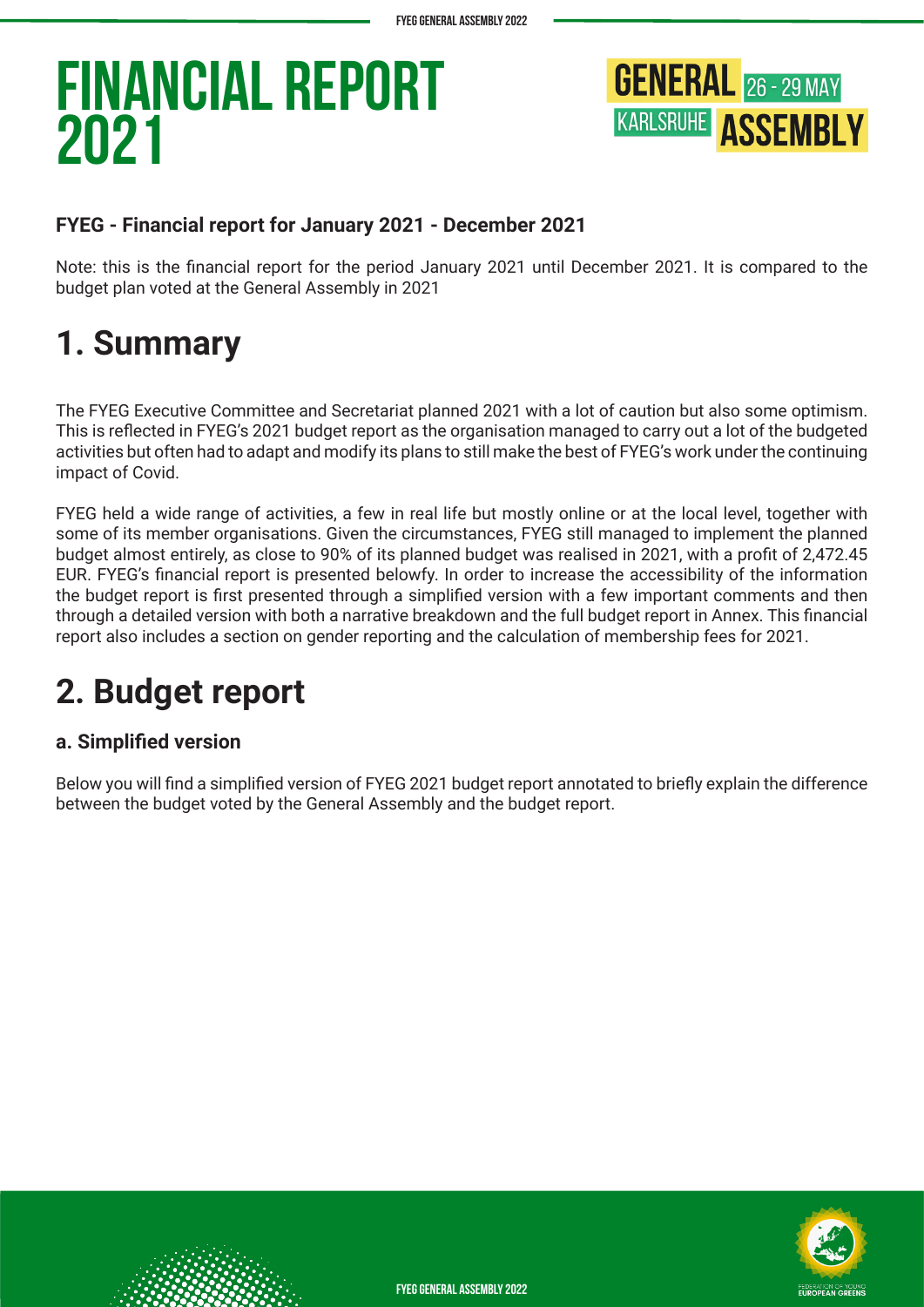

| <b>Simplified Budget report 2021</b>                                             | <b>Budget</b><br>plan | <b>Budget</b><br>report | <b>Difference</b> |  |
|----------------------------------------------------------------------------------|-----------------------|-------------------------|-------------------|--|
| <b>TOTAL EXPENDITURES</b>                                                        | 469,888.00            | 417,289.46              | 88.8%             |  |
| Category 1: Personnel costs (1)                                                  | 147,562.05            | 158,000.99              | 107.1%            |  |
| Salaries, benefits and taxes                                                     |                       |                         |                   |  |
| Category 2: Infrastructure and operating costs (2)                               | 36,300.00             | 16,736.79               | 46.1%             |  |
| Training for staff, equipment, IT, phone charges, etc.                           |                       |                         |                   |  |
| Category 3: Administrative expenditure (3)                                       | 5,690.00              | 6,837.63                | 120.2%            |  |
| Accountant, bank and insurances charges                                          |                       |                         |                   |  |
| Category 4: Meeting and representation costs (4)                                 | 38,950.00             | 27,014.75               | 69.4%             |  |
| EC and Statutory meetings, support to CDN,<br>study visits and partners meetings |                       |                         |                   |  |
| Category 5: Direct Costs: projects and campaigns (5)                             | 213,047.95            | 180,361.30              | 84.7%             |  |
| Projects, campaigns and ad-hoc                                                   |                       |                         |                   |  |
| <b>Category 6: Allocations to next years and reserves</b>                        | 28,338.00             | 28,338.00               | 100.0%            |  |
| Campaign and payroll safety funds                                                |                       |                         |                   |  |
| <b>REVENUES</b>                                                                  | 469,888.00            | 419,761.91              | 89.3%             |  |
| <b>Category 1: Administrative Income (6)</b>                                     | 319,692.67            | 267,400.55              | 83.6%             |  |
| Admin funds, own funds (MO fee + donations)<br>and EGP joint projects            |                       |                         |                   |  |
| <b>Category 2: Projects &amp; Campaigns income</b>                               | 150,195.33            | 152,361.36              | 101.4%            |  |
| Cooperation with Greens/EFA, Project funds                                       |                       |                         |                   |  |
| <b>TOTAL PROFIT OR LOSS</b>                                                      | 0.00                  | 2,472.45                |                   |  |
|                                                                                  |                       |                         |                   |  |
| Savings at the end of the year                                                   |                       |                         |                   |  |
| Savings from previous years                                                      | 88,315.46             |                         |                   |  |
| Payroll safety fund                                                              | 50,000.00             |                         |                   |  |
| Campaign fund                                                                    | 10,000.00             |                         |                   |  |
| Profit or loss from 2021                                                         |                       |                         | 2,472.45          |  |
| <b>TOTAL Savings at the end of the year</b>                                      | 150,787.91            |                         |                   |  |

#### **Explanation of the difference between the budget voted and the budget report:**

- FYEG paid more taxes on salaries than expected because its taxes reductions decreased
- Part of the expenses were not realised because the Secretariat did not have the time to organise the consultancy and training planned in the budget
- Administrative expenditures were higher because the Accountant's fee increased and FYEG had to cover

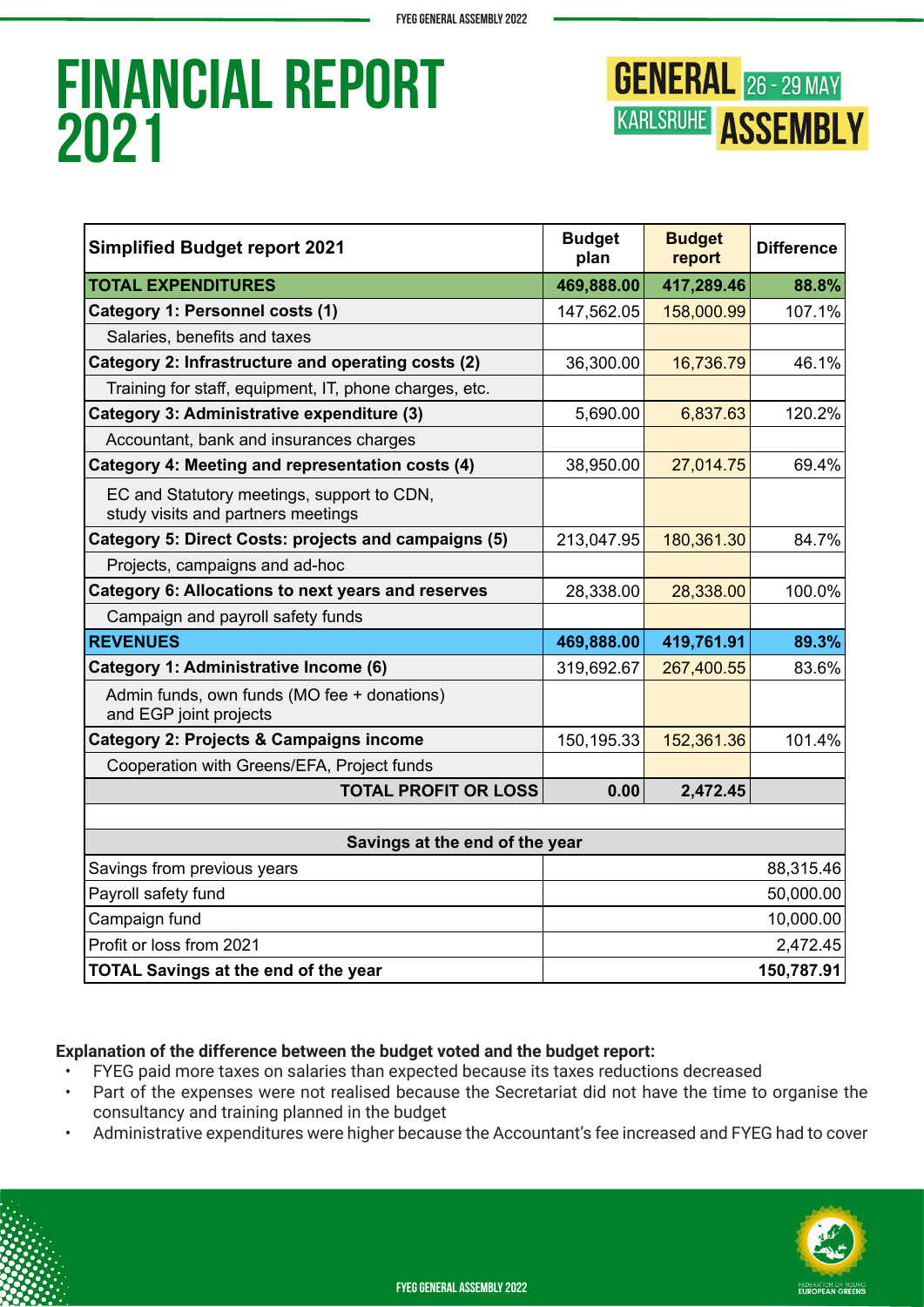

some unforeseen costs related to staff handover

- Part of the expenses were not realised because some statutory activities happened online or were delayed to 2022 due to the continuing impact of COVID
- Part of the expenses were not realised because activities were downsized due to COVID and because of a lack of time from the Secretariat and EC
- Part of the income was not realised, most of it is funding that is carried over to 2022 or savings that were not spent

#### **b. Detailed version**

Annexed to this report you will find a table with the detailed budget report for 2021. The difference between the budget voted at the GA and the budget report is briefly explained in the 'Comment' column, only when it diverges by more than 10%. Below is the detailed narrative version.

#### **Expenditures - Category 1: Personnel costs**

The total personnel costs for 2021 were higher than budgeted at the GA. In 2021 the FYEG Secretariat grew a bit with the addition of an Administrative Assistant to the team and salaries were raised (200 EUR gross), as per the original budget plan voted at the GA. But FYEG also needed to adapt and diverge from the planned budget.

The Secretariat was able to increase the working hours of its 2 part-time employees in November and December. This was needed first to absorb the additional administrative workload due to the new format of the Erasmus+ operational grant application and second to better accommodate the training and tasks shift needed to welcome the new Administrative Assistant position.

The total personnel costs were also higher than budgeted due to an unexpected cut in employment taxes reductions. The difference did not affect the total budget as the changes to the 2021 statutory activities impacted by Covid freed up some funding.

#### **Expenditures - Category 2: Infrastructure and operating costs**

The total infrastructure and operating costs for 2021 were much lower than budgeted at the GA. This category includes all office-related expenses: rent, office retreats and training, softwares and equipment, office supplies, postal charges and office supplies, etc.

The difference between the budget voted at the GA and the budget report is mainly due to underspending in the 'Training for staff' budget line (2.1.3). A substantial budget was provisioned to continue the organisational change process started in 2020 with training for staff and EC members and thorough consultancy on the 2022-2025 strategic planning process. These plans and expenses could not be carried out fully due to a lack of capacities from the Secretariat and EC. The organisational change process was continued but internally, without further external consultancy nor training, and the consultancy for the 2022-2025 Strategic Plan was downsized and moved back to 2022. These expenses would have been funded through FYEG's savings and thus did not have any impact on 2021 financial results.

All other expenses posts were mostly slightly underspent, except for the 'IT' budget line (2.2.2) where FYEG

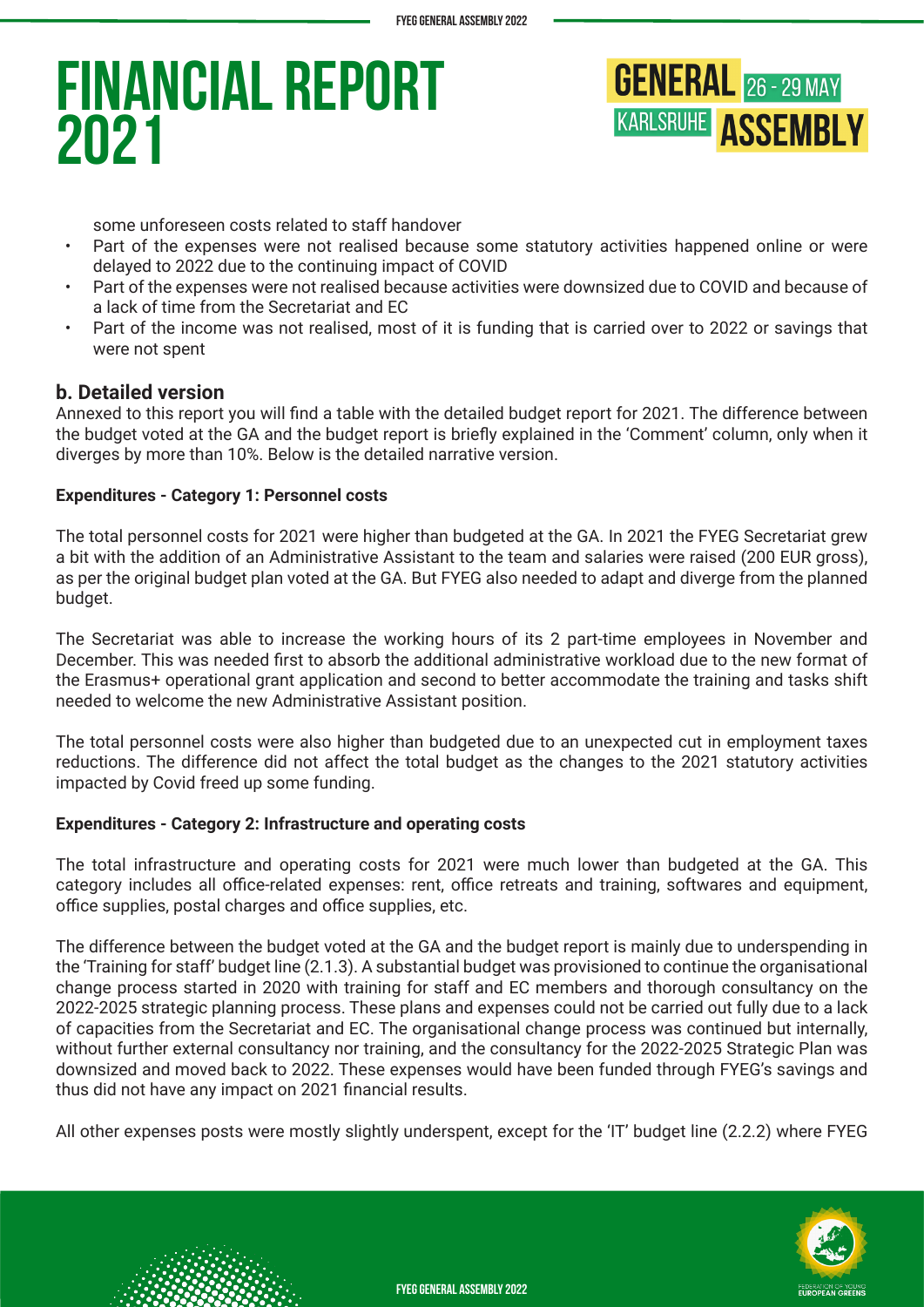

invested more than expected in digital tools and softwares in order to streamline and increase the efficiency of FYEG's work.

#### **Expenditures - Category 3: Administrative expenditure**

The total administrative expenditures for 2021 were higher than budgeted at the GA. This is mainly due to the rise of the Accountant's fee, following the increase in the size of the budget and the regularisation of the 2020 fee that was underestimated by the Accountant. There were some unforeseen expenses under the 'Extraordinary costs' budget line (3.1.1) in order to cover administrative costs linked to the handover for the Communications Officer position and expenses for the internships. The bank also raised its fees which explains the increase in the 'Bank charges' budget line (3.3.1).

#### **Expenditures - Category 4: Meeting and representation costs**

The total meeting and representation costs for 2021 were lower than budgeted at the GA. FYEG's biggest statutory meetings were planned to take place online in 2021, notably the MO Forum and the General Assembly, as reflected in the budget voted at the GA. But was still hope to be able to carry out some of the smaller statutory activities live. Unfortunately, the uncertainty and changing circumstances due to the continuing impact of Covid made it almost impossible and most meetings had to happen online.

Expenses for Executive Committee meetings, the FCC meeting, the Political Platform Committee and meetings with partners (budget lines 4.4.2 and 4.4.3) were thus lower than anticipated. FYEG unfortunately could also not carry out any Study visit to meet Member Organisation or Candidate Members and had to postpone the ones planned to 2022. Finally, the budget planned for MO training (budget line 4.2.3) was not spent as they happened online and did not require any trainer's fee, being based either on MO to MO exchange or on partnerships with other organisations.

#### **Expenditures - Category 5: Direct Costs: projects and campaigns**

The total direct costs for projects and campaigns in 2021 were lower than budgeted at the GA. This is mainly because the Secretariat and EC were too optimistic regarding their capacities and the continuing impact of Covid in the second part of 2021.

On one hand, it was decided to downsize the AlterCOP event (budget line 5.1.3), the only big international activity that FYEG organised in 2021, in line with the Covid measures in place at the time. And FYEG could not carry out most of the plans and expenses envisioned for Campaigns (budget line 5.3.1) or the Working Groups (budget line 5.4.2), in both cases due to a lack of capacities from both the Secretariat and Executive Committee. On the other hand, FYEG was able to spend more on the EYF Work Plan (budget line 5.1.1) where more Member Organisations were supported through joint summer camps and more young greens engaged through a big write-a-thon in the fall.

#### **Expenditures - Category 6: Allocations to the next year and reserves**

The allocations and reserves made in 2021 were in line with the budget adopted at the GA. FYEG allocated an additional 5 000 EUR to its 2024 Campaign Fund (budget line 6.1.2), in line with the goal of saving 20 000

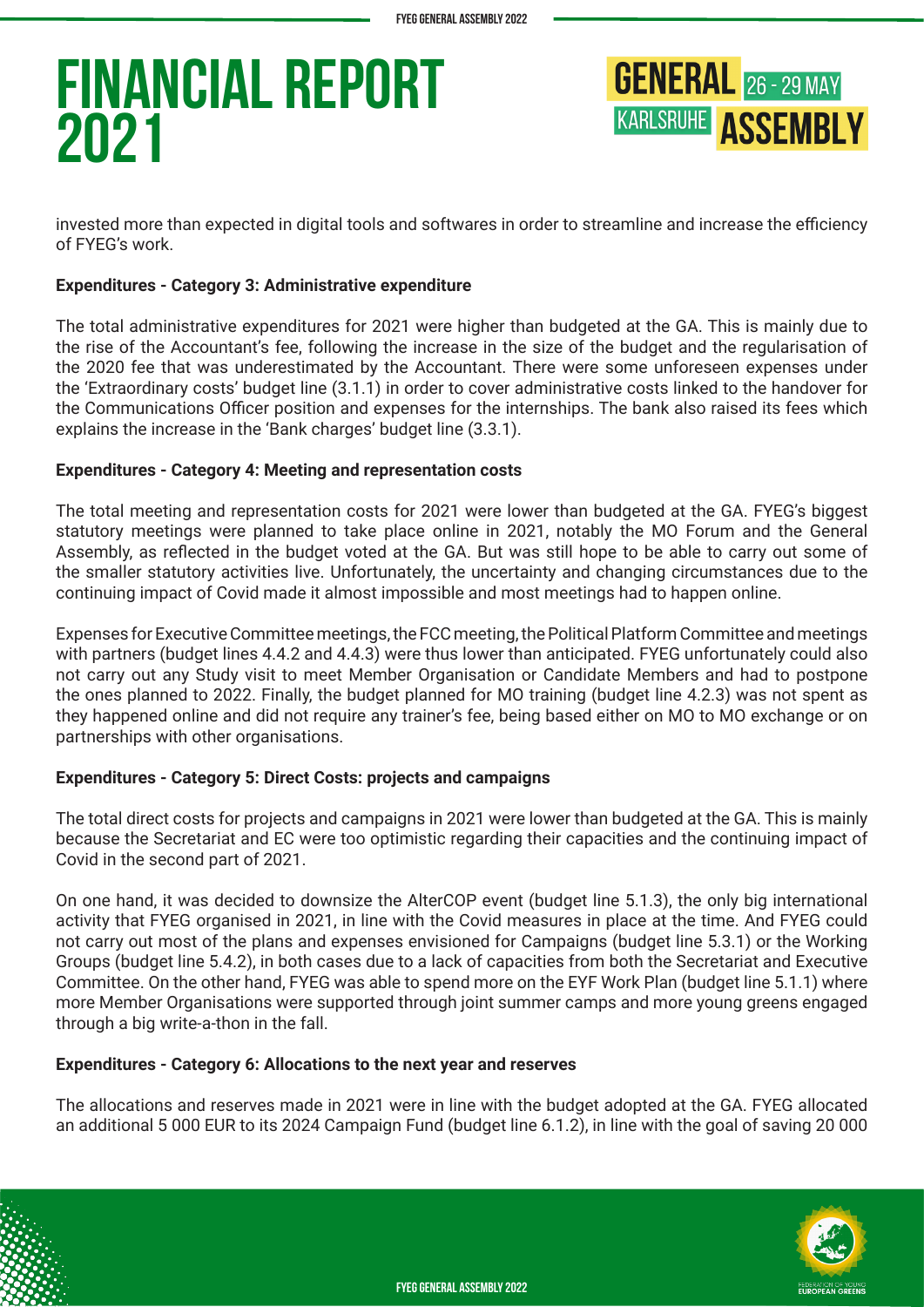

EUR for 2024. FYEG also allocated an additional 23 338 EUR to its Payroll Safety Fund (budget line 6.1.3) to amount to 50 000 EUR in total, which corresponds to the amount of the Erasmus+ operational grant. The format and accessibility of this grant has changed in 2021, creating some uncertainty as to whether FYEG will still be able to benefit from it. This is why FYEG is provisioning this amount, to ensure operational continuity.

#### **Revenues - Category 1: Administrative Income**

The total administrative income of FYEG for 2021 was lower than budgeted at the GA. The difference is mainly due to the fact that big international activities that FYEG often organise together and co-fund with the European Green Party did not happen live. Part of FYEG's income was thus not released because expenses did not occur. FYEG also did not make as much use of its savings as planned (budget line 7.3.5) because the expenses did not take place. Fortunately FYEG is able to carry over the pending income for the Joint activities with EGP (budget line 7.1.2) to 2022 and the savings not used in 2021 are still available for the future.

It is also worth noting that the membership fees collected in 2021 amounted to more than budgeted at the GA. This is a very good sign both for FYEG and its Member Organisations as this means MOs have more financial capacity and FYEG is becoming a bit less dependent on partnerships and operational grants.

#### **Revenues - Category 2: Projects & Campaigns income**

The total projects and campaigns income of FYEG for 2021 was in line with the budget adopted at the GA. On one hand, FYEG's cooperation with the Green European Foundation (budget line 8.2.2) was reduced or moved online because of the continuing impact of Covid which means less income was released. On the other hand, FYEG increased the size and funding of the Work Plan activities (decentralised summer camps and pizza write-a-thon) as well as the cooperation with the Greens/EFA Group in the European Parliament (budget line 8.1.1) through these decentralised summer camps, organised together with Member Organisations. With minor adjustments between funding sources the projects revenues thus remained quite close to the budget voted at the GA.

### **3. Gender reporting**

As a feminist organisation, FYEG believes it is important to realise its budget from a Gender perspective. That is why reporting on the gender dynamics in the budget is provided below. Note that you can find the reasoning behind the gender budgeting for 2021 in the financial plan.

Same as in 2019 and 2020, the budgeting and financial decisions in 2021 were under the responsibility of people who identify as woman (cis and trans) and/or trans and/or genderqueer (the secretary-general, the treasurer and the office manager).

Not all expenses can be linked to gender (administrative costs, office rent and supply, website etc.) and some expenses that could be linked to gender (food costs, accommodation costs) are hard to evaluate as they are paid in bulk and not assigned to individuals. The focus here will thus be on expenses that can easily and clearly be assigned to individuals such as personnel costs, Executive Committee expenses and travel costs for activities organised by FYEG.

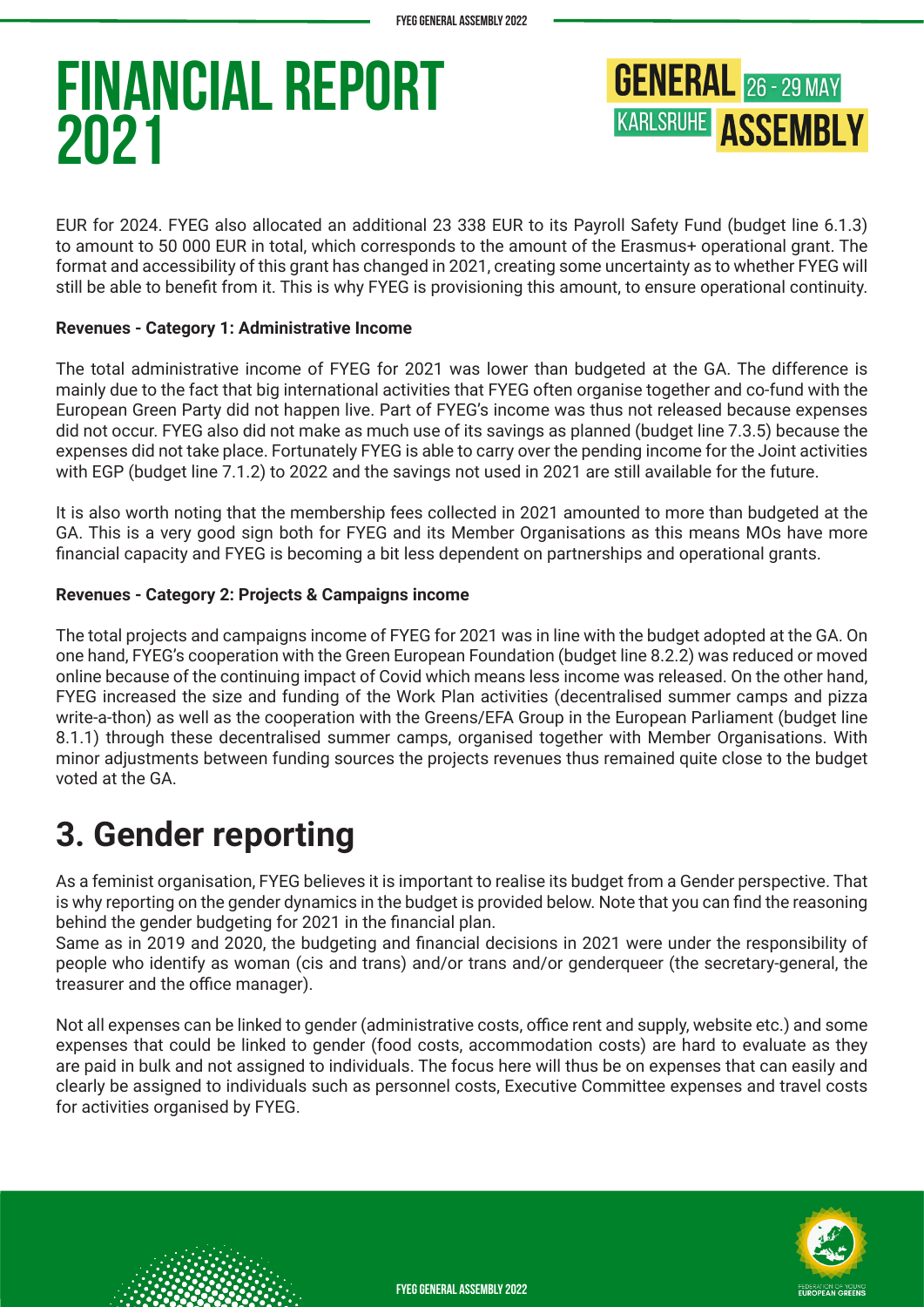

#### **a. Secretariat**

At the start of 2021, FYEG Secretariat had 4 permanent and 1 temporary staff positions: one Secretary General, one Project Manager, one Communication Officer and one Office Manager, plus one Project Assistant position terminated in March. In August an Administrative Assistant joined the team, bringing the number of permanent staff to 5. In addition, the FYEG Secretariat hosted two part-time internships each semester, a Project Intern and a Communications Intern. Throughout 2021, FYEG worked with 11 different staff members and 7 of them identify as woman (cis and trans) and/or trans and/or genderqueer.

If only FYEG employees are considered, out of the 6 permanent and temporary staff positions, 2 were part-time and together they amounted to 158.5 contractual working hours per week on average. Four of these positions were held by people who identify as woman (cis and trans) and/or trans and/or genderqueer, amounting to 118.3 contractual working hours per week on average or 75% of the work force. And based on gross salary (without taxes and benefits) FYEG spent 76% for woman (cis and trans) and/or trans and/or genderqueer employees throughout the year. The small difference in percentage between the work force and the amount paid is due to the higher salary of the Secretary General.

If interns are included in the calculation, the staff positions amounted to 183.3 contractual working hours per week on average. Seven of these positions were held by people who identify as woman (cis and trans) and/ or trans and/or genderqueer, amounting to 130.7 contractual working hours per week on average or 71% of the work force. And based on gross salary or internship allowance FYEG spent 71% for woman (cis and trans) and/or trans and/or genderqueer employees throughout the year.

#### **b. Executive Committee**

Throughout 2021 FYEG worked with 11 different Executive Committee members and 9 of them identify as woman (cis and trans) and/or trans and/or genderqueer. Only 6% of FYEG's budget was spent to cover expenses and allowances for male EC members while 94% was used to cover expenses and allowances for EC members that identify as woman (cis and trans) and/or trans and/or genderqueer. The proportionally high percentage of spendings is due to the rise of the EC allowance after the 2021 General Assembly where all EC members elected identified as woman (cis and trans) and/or trans and/or genderqueer.

#### **c. FYEG activities**

FYEG only collects data when organising international events and was only able to organise one in 2021, the AlterCOP in November in Glasgow. For this event, FYEG gathered 45 participants and 25 of them identified as woman (cis and trans) and/or trans and/or genderqueer. Out of the total travel reimbursement budget, 60% was used for participants that identified as woman (cis and trans) and/or trans and/or genderqueer and 40% was used for participants that identified as male.

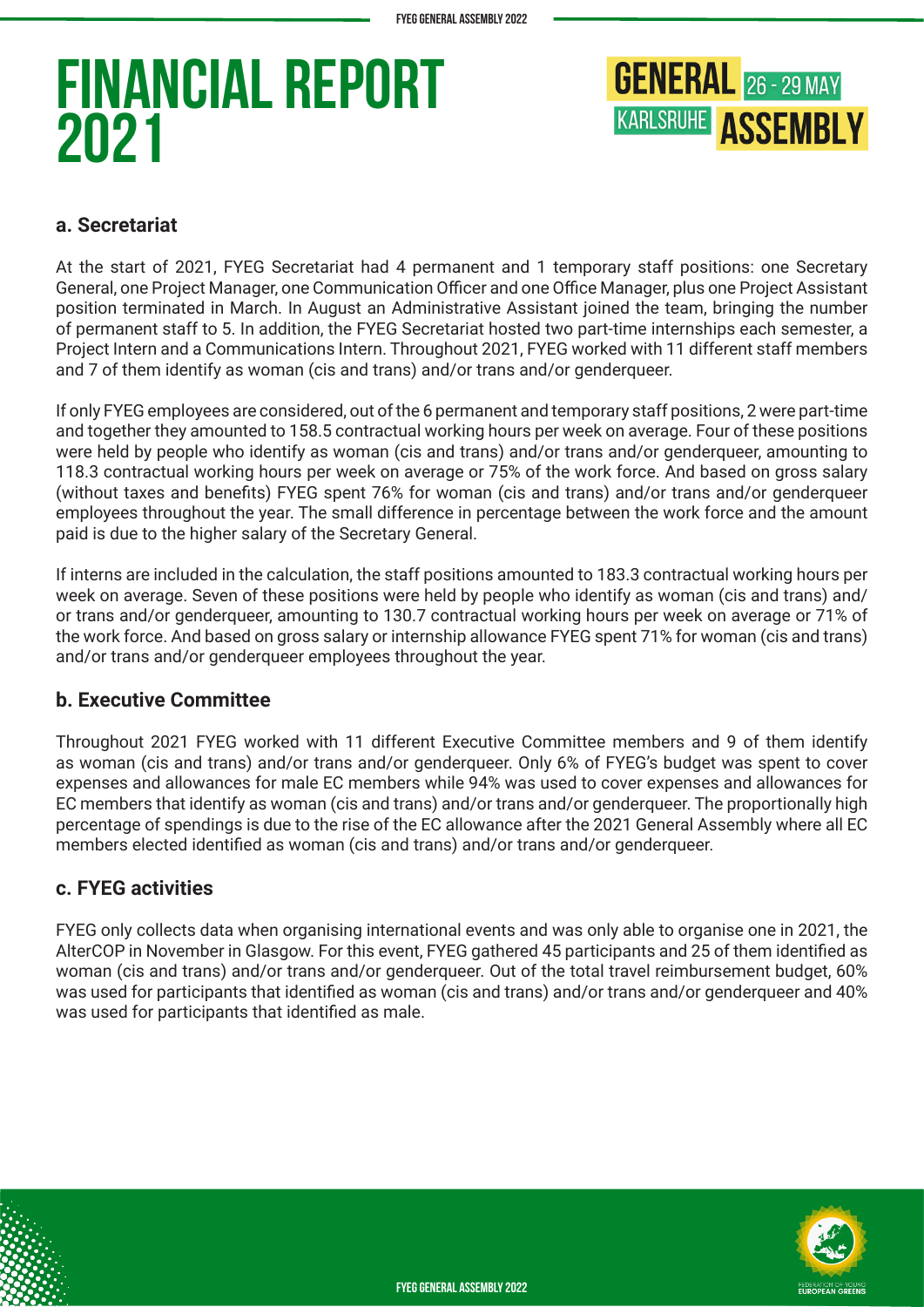

### **4. Membership fee**

As per FYEG's Internal Rules of Procedure (6.2), you will find below a table listing the membership fee paid by each Member Organisation of FYEG in 2021 and its calculation.

| <b>Member Organisation</b>                                                                | 2020 total income (EUR) | 1% of total income | 2021 Paid Fees |
|-------------------------------------------------------------------------------------------|-------------------------|--------------------|----------------|
| <b>Albanian Young Greens</b>                                                              | 6,992.69€               | 69.93€             | 69.93€         |
| Belgian Flemish Young<br><b>Greens: Jong Groen</b>                                        | 142,536.29€             | 1,425.36€          | 1,425.36€      |
| Belgian French speaking<br>Young Greens: EcoloJ                                           | 274,177.95€             | 2,741.78€          | 2,741.78€      |
| Catalan Young Greens:<br>Joves d'Esquerra Verda<br><b>JEV</b>                             | 35,206.51€              | 352.07€            | 352.07€        |
| <b>Cyprus Young Greens</b>                                                                | 28,360.37€              | 283.60€            | 283.60€        |
| Dutch Young<br>Greens:<br>Groenlinkse<br>DWARS,<br>Jongerenorganisatie                    | 215,235.00€             | 2,152.35€          | 2,152.35€      |
| England<br>Wales<br>and<br><b>Young Greens</b>                                            | 34,640.33€              | 346.40€            | 346.40€        |
| Finnish Young Greens:<br>Vihreiden<br>nuorten<br>ja<br>opiskelijoiden<br>liitto<br>(ViNO) | 344,426.24€             | 3,444.26€          | 3,444.26€      |
| French Young<br>Greens:<br>Les Jeunes Écologistes                                         | 9,710.50€               | 97.11€             | 97.11€         |
| German Young Greens:<br>Grüne Jugend                                                      | 507,178.00€             | 5,071.78€          | 5,071.78€      |
| Greek Young<br>Greens:<br>Νέοι<br>Πράσινοι<br>(Neoi<br>Prasinoi)                          | $0.00 \epsilon$         | 50.00€             | 50.00€         |
| Irish<br>Young<br>Greens:<br>Oighe Glas                                                   | $0.00 \epsilon$         | 50.00€             | 50.00€         |
| Latvian Young<br>Greens:<br>Protest                                                       | 892.58€                 | 50.00€             | 50.00€         |
| Luxembourg<br>Young<br>Greens: Dei Jonk Greng                                             | 6,000.00€               | 60.00€             | 60.00€         |
| Macedonian<br>Young<br>Greens: MODOM                                                      | $0.00 \epsilon$         | 25.00€             | 25.00€         |



**FYEG General Assembly 2022**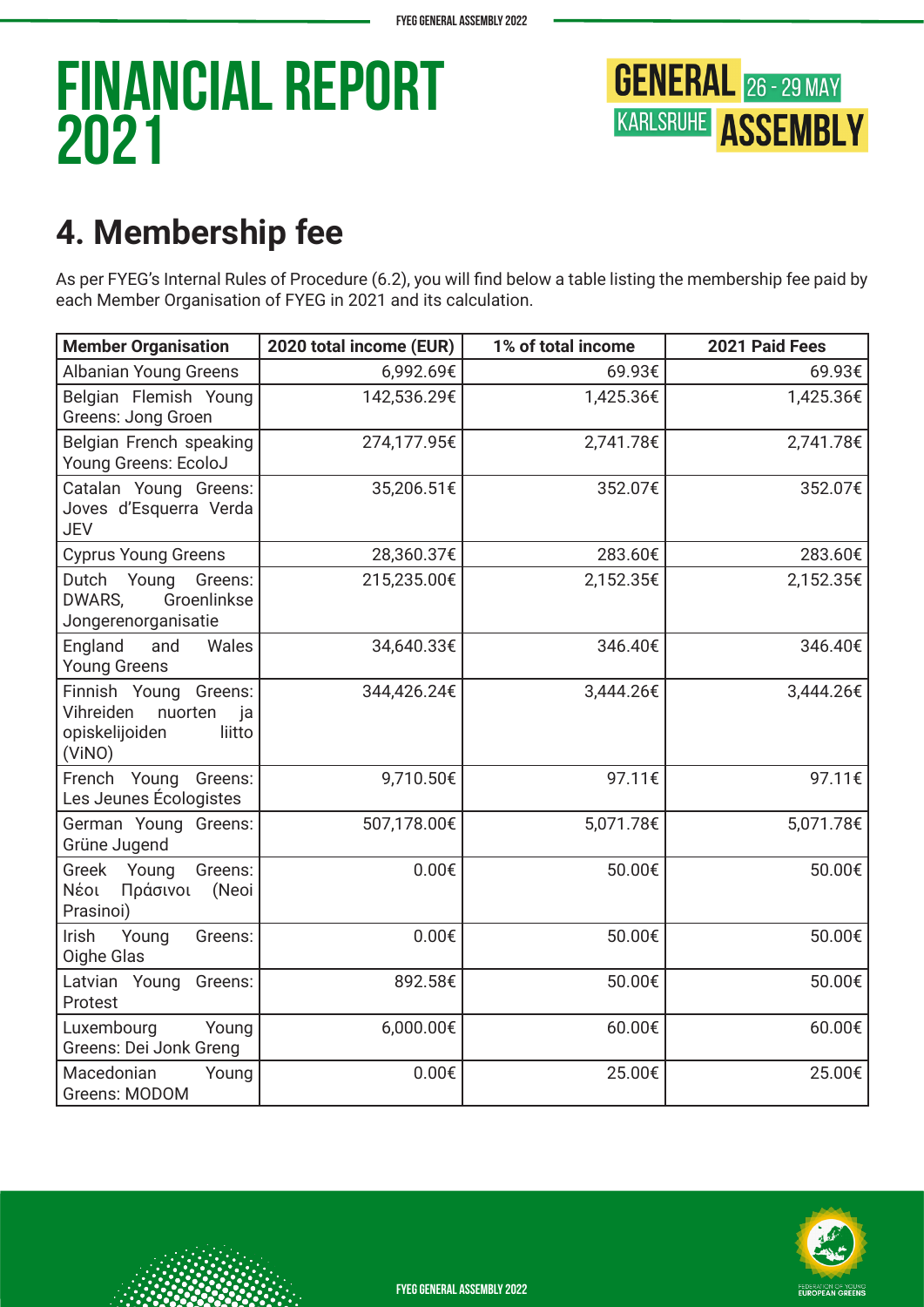

| Maltese Young Greens:<br>Alternattiva Demokratika<br>Zghazagh ADZ                                 | $0.00 \epsilon$ | 50.00€    | 50.00€    |
|---------------------------------------------------------------------------------------------------|-----------------|-----------|-----------|
| Norwegian<br>Young<br>Greens: Grønn Ungdom                                                        | 344,818.91€     | 3,448.19€ | 3,448.19€ |
| Polish Young<br>Greens:<br>Ostra Zieleń                                                           | 172.46€         | 50.00€    | 50.00€    |
| Young<br>Portuguese<br>Greens: Ecolojovem "Os<br>Verdes"                                          | $0.00 \epsilon$ | 50.00€    | 50.00€    |
| <b>Scottish Young Greens</b>                                                                      | $0.00 \epsilon$ | 50.00€    | 50.00€    |
| Serbian Young Greens:<br>Zelena Omladina Srbije                                                   | 1,433.99€       | 25.00€    | 25.00€    |
| South Tyrol Young Greens                                                                          | 535.00€         | 50.00€    | 50.00€    |
| Spanish Young Greens:<br>Red Equo Joven                                                           | 2,151.00€       | 50.00€    | 50.00€    |
| Swedish Young Greens: 321,288.48€<br>Grön Ungdom (1)                                              |                 | 3,212.88€ | 2,847.88€ |
| Swiss Young Greens:<br>Junge Grüne Schweiz/<br>Jeunes Vert-e-s Suisses/<br>Giovani Verdi Svizzera | 214,234.46€     | 2,142.34€ | 2,142.34€ |
| Turkish Young Greens:  <br><b>Genc Yesiller</b>                                                   | $0.00 \epsilon$ | 25.00€    | 25.00€    |
| Ukrainian Green Youth                                                                             | $0.00 \epsilon$ | 25.00€    | 25.00€    |

(1) Swedish Young Greens asked for a derogation at the General Assembly in 2021, to not consider part of their income that is used through their organisation but does not benefit them in any way. This was approved by the GA.

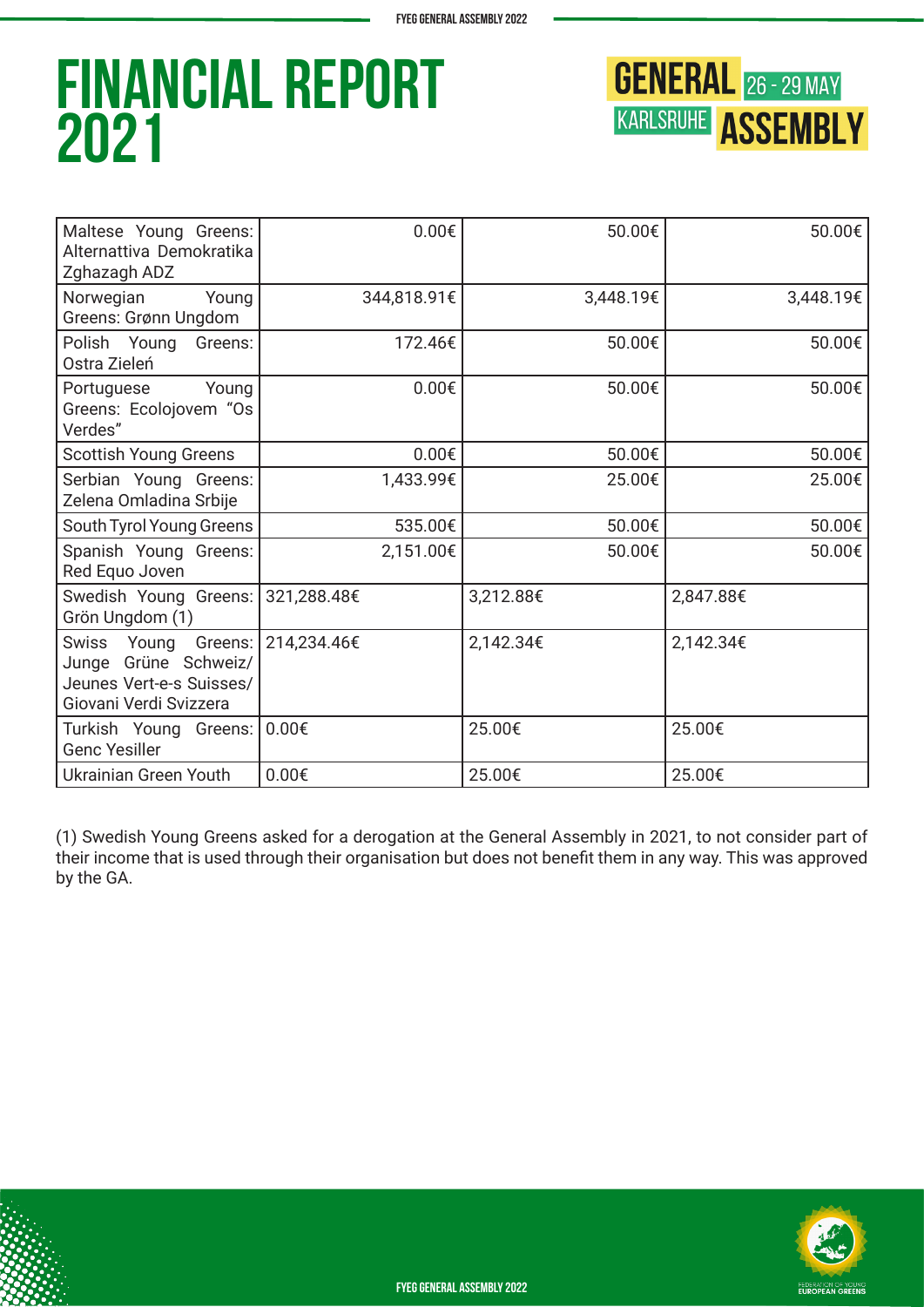# **Annex a - Detailed Budget report**

| <b>FYEG BUDGET REPORT 2021</b> |                                                                                       |                                                 |                        |                  |                        |                  |                                                                               |  |
|--------------------------------|---------------------------------------------------------------------------------------|-------------------------------------------------|------------------------|------------------|------------------------|------------------|-------------------------------------------------------------------------------|--|
|                                |                                                                                       | <b>Budget plan</b><br><b>Budget report 2021</b> |                        |                  | <b>Difference</b>      | Comment          |                                                                               |  |
|                                |                                                                                       | (voted at GA 2021)                              |                        |                  |                        |                  |                                                                               |  |
| <b>EXPENDITURES</b>            |                                                                                       |                                                 |                        |                  |                        |                  |                                                                               |  |
|                                | <b>Category 1: Personnel costs</b>                                                    |                                                 | 147,562.05             |                  | 158,000.99             | 107.07%          |                                                                               |  |
| 1.1.                           | <b>Salaries</b>                                                                       |                                                 | 99,662.05              |                  | 99,994.98              |                  |                                                                               |  |
| 1.1.1<br>1.2.                  | Staff<br><b>Benefits</b>                                                              | 99,662.05                                       | 12,900.00              | 99,994.98        | 13,228.55              | 100.33%          |                                                                               |  |
| 1.2.1                          | Staff benefits                                                                        | 12,900.00                                       |                        | 13,228.55        |                        | 102.55%          |                                                                               |  |
| 1.3.                           | Social security and other Securex costs                                               |                                                 | 35,000.00              |                  | 44,777.46              |                  |                                                                               |  |
| 1.3.1                          | Securex                                                                               | 35,000.00                                       |                        | 44,777.46        |                        | 127.94%          | Higher expenses due to decrease in salary taxes                               |  |
|                                | Category 2: Infrastructure and operating costs                                        |                                                 | 36,300.00              |                  | 16,736.79              | 46.11%           | reduction                                                                     |  |
| 2.1.                           | Office-related costs                                                                  |                                                 | 31,400.00              |                  | 11,633.45              |                  |                                                                               |  |
| 2.1.1                          | Office rent                                                                           | 9.000.00                                        |                        | 9,000.00         |                        | 100.00%          |                                                                               |  |
| 2.1.2                          | Office meetings                                                                       | 400.00                                          |                        | 118.45           |                        | 29.61%           | Lower expenses due to Covid (teleworking)                                     |  |
| 2.1.3                          | Trainings for staff                                                                   | 22,000.00                                       |                        | 2,515.00         |                        | 11.43%           | Lower expenses due to lack of capacities (time)                               |  |
| 2.2.                           | Costs relating to the installation, operation<br>maintenance and equipment            |                                                 | 2,800.00               |                  | 3,319.15               |                  |                                                                               |  |
| 2.2.1                          | IT                                                                                    | 2,000.00                                        |                        | 2,480.78         |                        | 124.04%          | Higher expenses due to increased need for digital                             |  |
|                                |                                                                                       |                                                 |                        |                  |                        |                  | tool (teleworking, efficiency, etc.)                                          |  |
| 2.2.2<br>2.2.3                 | Office equipment<br>Website maintenance                                               | 800.00<br>0.00                                  |                        | 838.37<br>0.00   |                        | 104.80%          |                                                                               |  |
| 2.3.                           | <b>Stationery and office supplies</b>                                                 |                                                 | 1,050.00               |                  | 788.04                 |                  |                                                                               |  |
| 2.3.1                          | Stationery                                                                            | 50.00                                           |                        | 16.31            |                        | 32.62%           | Lower expenses due to Covid (teleworking)                                     |  |
| 2.3.2                          | Other                                                                                 | 1,000.00                                        |                        | 771.73           |                        | 77.17%           | Lower expenses due to Covid (teleworking)                                     |  |
| 2.4.                           | Postal and telecommunications charges                                                 |                                                 | 1,050.00               |                  | 996.15                 |                  |                                                                               |  |
| 2.4.1                          | Postal charges                                                                        | 50.00                                           |                        | 61.52            |                        |                  | 123.04% Higher expenses due to higher need for<br>registered mail             |  |
| 2.4.2                          | Telephones, mobile phones                                                             | 1,000.00                                        |                        | 934.63           |                        | 93.46%           | Lower expenses due to lack of capacities                                      |  |
|                                | <b>Category 3: Administrative expenditure</b>                                         |                                                 | 5,690.00               |                  | 6,837.63               | 120.17%          |                                                                               |  |
| 3.1.                           | Administrative expenditure                                                            |                                                 | 1,000.00               |                  | 1,446.51               |                  |                                                                               |  |
| 3.1.1                          | <b>Extraordinary costs</b>                                                            | 1,000.00                                        |                        | 1,446.51         |                        | 144.65%          | Higher expenses due to unforeseen costs for staff<br>handover and internships |  |
| 3.2.                           | Accounting, audit costs, consultancy                                                  |                                                 | 3,900.00               |                  | 4,475.55               |                  |                                                                               |  |
| 3.2.1                          | External/internal Accountant                                                          | 3,400.00                                        |                        | 4,191.00         |                        | 123.26%          | Higher expenses due to regularisation of the fee                              |  |
|                                |                                                                                       | 500.00                                          |                        |                  |                        | 56.91%           | underestimated for 2020<br>Overestimated                                      |  |
| 3.2.2<br>3.3.                  | Legal expenses<br><b>Other Indirect costs</b>                                         |                                                 | 790.00                 | 284.55           | 915.57                 |                  |                                                                               |  |
| 3.3.1                          | Bank charges                                                                          | 350.00                                          |                        | 474.82           |                        | 135.66%          | Higher expenses due to raise in bank fees                                     |  |
| 3.3.2                          | Insurances                                                                            | 440.00                                          |                        | 440.75           |                        | 100.17%          |                                                                               |  |
|                                | <b>Category 4: Meeting and representation costs</b>                                   |                                                 | 38,950.00              |                  | 27,014.75              | 69.36%           |                                                                               |  |
| 4.1.                           | Costs of EC meetings of the FYEG                                                      |                                                 | 14,600.00              |                  | 10,640.43              |                  |                                                                               |  |
| 4.1.1                          | <b>Executive Committee allowances</b>                                                 | 6,600.00                                        |                        | 5,065.00         |                        | 76.74%           | Lower expenses as not all EC members claimed<br>their allowance               |  |
| 4.1.2                          | <b>Executive Committee meetings</b>                                                   | 8,000.00                                        |                        | 5,575.43         |                        | 69.69%           | Lower expenses due to Covid and online                                        |  |
| 4.2.                           | Costs of the meetings of the FYEG                                                     |                                                 | 9,800.00               |                  | 6,952.32               |                  | participations                                                                |  |
| 4.2.1                          | General Assembly                                                                      | 6,000.00                                        |                        | 6,600.47         |                        |                  | 110.01% Higher expenses linked to Political Plateform                         |  |
|                                |                                                                                       |                                                 |                        |                  |                        |                  | proofreading costs                                                            |  |
| 4.2.3                          | Working Groups Meeting / MO training                                                  | 2,500.00                                        |                        | 0.00             |                        | $0.00\%$         | Lower expenses due to format of the activities                                |  |
| 4.2.4<br>4.2.5                 | Strategic Planning Meeting / MO Forum<br>FCC meeting                                  | 300.00<br>500.00                                |                        | 307.19<br>0.00   |                        | 102.40%          |                                                                               |  |
| 4.2.6                          | Political platform committee                                                          | 500.00                                          |                        | 44.66            |                        | 0.00%<br>8.93%   | Lower expenses due to Covid<br>Lower expenses due to Covid                    |  |
| 4.3.                           | <b>Membership Fees and Regional Support</b>                                           |                                                 | 9,050.00               |                  | 9,050.00               |                  |                                                                               |  |
| 4.3.3                          | Membership Fees                                                                       | 1,550.00                                        |                        | 1,550.00         |                        | 100.00%          |                                                                               |  |
| 4.3.4                          | Regional network meetings                                                             | 7,500.00                                        |                        | 7,500.00         |                        | 100.00%          |                                                                               |  |
| 4.4.                           | Other meetings and representation                                                     |                                                 | 5,500.00               |                  | 372.00                 |                  |                                                                               |  |
| 4.4.1                          | Visits to Member organisations/Study visits                                           | 4,000.00                                        |                        | 0.00             |                        | $0.00\%$         | Lower expenses due to Covid                                                   |  |
| 4.4.2<br>4.4.3                 | <b>EGP and GG Meetings</b><br>Political Work/Networking                               | 1,000.00<br>500.00                              |                        | 100.00<br>272.00 |                        | 10.00%<br>54.40% | Lower expenses due to Covid<br>Lower expenses due to Covid                    |  |
|                                | <b>Category 5: Direct Costs: projects and campaigns</b>                               |                                                 | 213,047.95             |                  | 180,361.30             | 84.66%           |                                                                               |  |
| 5.1.                           | Seminars and conferences                                                              |                                                 | 176,349.36             |                  | 158,118.25             |                  |                                                                               |  |
| 5.1.1                          | EYF Work Plan                                                                         | 98,349.36                                       |                        | 106,416.69       |                        | 108.20%          |                                                                               |  |
| 5.1.2                          | Spring conference                                                                     | 0.00                                            |                        | 0.00             |                        |                  |                                                                               |  |
| 5.1.3                          | COP                                                                                   | 78,000.00                                       |                        | 51,701.56        |                        | 66.28%           | Lower expenses due to Covid + smaller event                                   |  |
| 5.2.<br>5.2.1                  | <b>Study Sessions</b><br><b>Study Sessions</b>                                        | 400.00                                          | 400.00                 | 0.00             | 0.00                   | $0.00\%$         | Overestimated                                                                 |  |
| 5.3.                           | Campaigns                                                                             |                                                 | 11,000.00              |                  | 945.87                 |                  |                                                                               |  |
| 5.3.1                          | Campaigns                                                                             | 11,000.00                                       |                        | 945.87           |                        | 8.60%            | Lower expenses due to lack of capacities (time)                               |  |
| 5.4                            | <b>Other Projects</b>                                                                 |                                                 | 25,298.59              |                  | 21,297.18              |                  |                                                                               |  |
| 5.4.1                          | Ad Hoc Projects                                                                       | 21,298.59                                       |                        | 21,297.18        |                        | 99.99%           |                                                                               |  |
| 5.4.2                          | Working group projects                                                                | 4,000.00                                        |                        | 0.00             |                        | $0.00\%$         | Lower expenses due to lack of capacities (time)                               |  |
| 6.1                            | Category 6: Allocations to the next year and reserves<br><b>Allocations and funds</b> |                                                 | 28,338.00<br>28,338.00 |                  | 28,338.00<br>28,338.00 | 100.00%          |                                                                               |  |
| 6.1.2                          | Allocation to the campaign fund                                                       | 5,000.00                                        |                        | 5,000.00         |                        | 100.00%          |                                                                               |  |
| 6.1.3                          | Allocation to payroll safety fund                                                     | 23,338.00                                       |                        | 23,338.00        |                        | 100.00%          |                                                                               |  |
|                                | <b>TOTAL BUDGET EXPENDITURE</b>                                                       |                                                 | 469,888.00             |                  | 417,289.46             | 88.81%           |                                                                               |  |